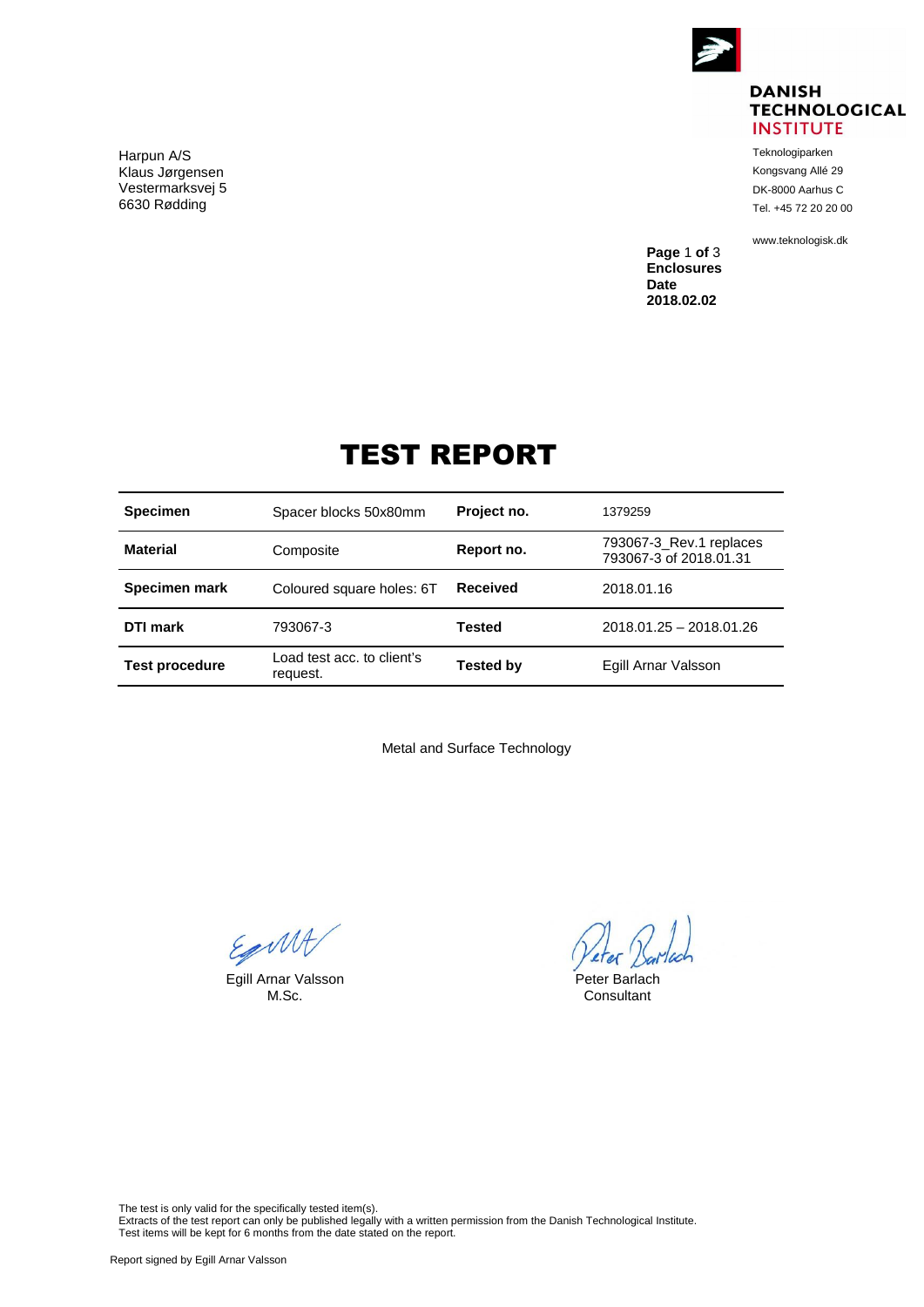Project no. 1379259 Report no. 793067-3\_Rev.1<br>Page 2 of 3  $2$  of  $3$ 

## **Test method**

**Test specimens:** All specimens are tested as received. The specimens are called "Coloured square holes, 6T", see picture below.



*Figure 1, Coloured square holes*

**Test equipment:** Tensile/compression test machine, Losenhausen, capacity 600kN, class 1 calibration. HBM displacement transducer 0-20mm.

**Test procedure:** The samples are subjected to a compression load until the load/extension curve starts to flatten out and reaches its yield point.